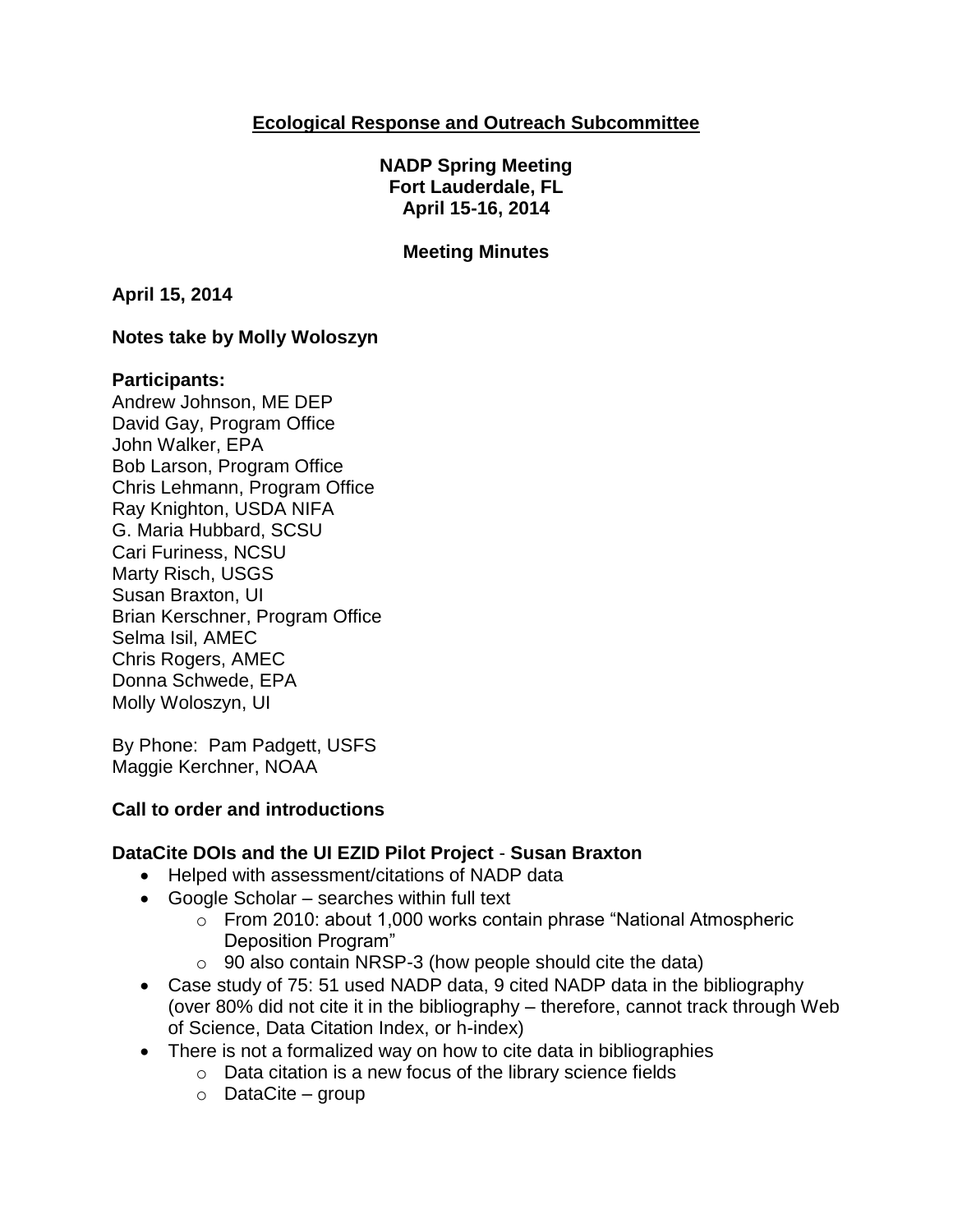- $\circ$  Data Citation Index many Universities providing access to this (Thomson Reuters)
	- NADP has been invited by Thomson Reuters
- DOIs
	- $\circ$  [http://dx.doi.org](http://dx.doi.org/) & DOI = persistent link
- DataCite Content Service
	- o Provides a downloadable citation from data cite record
- EZID unique "shoulder" for NADP data
- Eligible data resources
	- o Data set
	- o Database
	- o Code (e.g. models)
	- o Visualizations
	- o Collections

### **April 16, 2014**

### **Overview and discussion of Education and Outreach project proposal – David Gay and Molly Woloszyn**

Discussion with EROS

- Education component
	- o Ray Knighton: we have to do something with Universities and especially undergraduates
	- $\circ$  Idea: come up with case study to incorporate into curriculum into those types of courses
	- $\circ$  Train minority students agriculture another field possibility National 4-H **Curriculum**
	- o Proposal for national 4-H curriculum: \$50-\$100K to develop
		- **Where money would come from**
		- Pick a topic that has media appeal and a potential funder put RFP out to Land Grant Extension to develop experiment
	- $\circ$  Ag in the Classroom USDA NIFA (K-12): Agriculture related content geared towards elementary
- eNewsletter
	- o 1-2 paragraph spot where people from EROS could do a guest article
	- o Distribution lists: All emails technical committee lists, Acid Rain 2015, ARS Station directors (regional directors), ARS research leaders, ANR Extension coordinators, NRSP-3 PI's, Science educators in high school list
	- o Action: develop an editorial board
		- Help with format initially
		- Then content selection for each issue after that
	- o GOAL: September 1, 2014 for first release before October meeting
- Agriculture extension plan
	- o Ray Knighton: would like to see a broader component on professional outreach (to ag scientist community)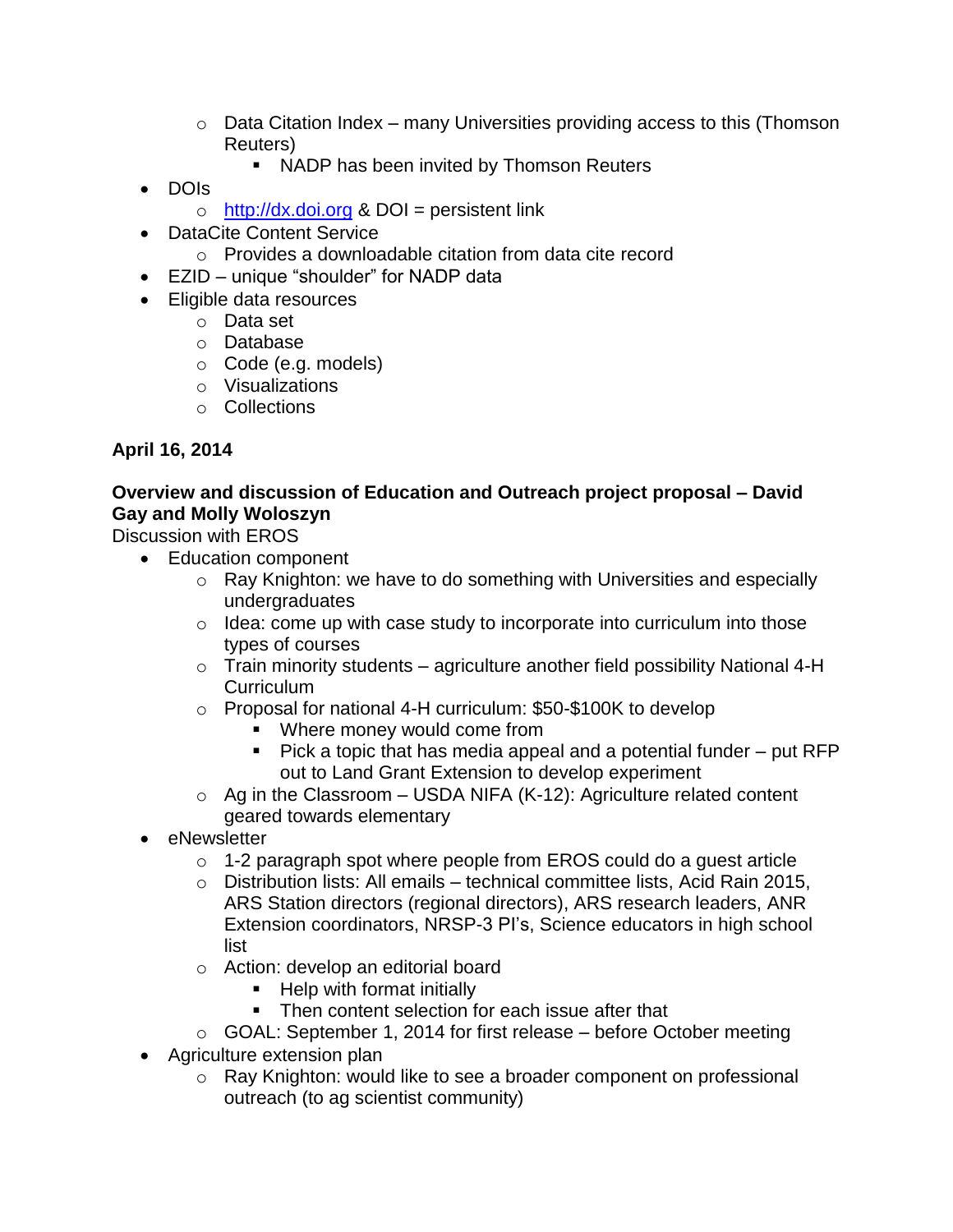- o Idea: outreach and education of ARS scientists
	- Reach out to specific individuals and invite to fall meeting? Spend time in subcommittee to talk about how they can become a part?
	- USDA scientists that now have projects with NRSP-3 and create new multistate research committee – this would be a way to get scientists together to work on common research.
- Policymaker
	- o What if we were to send out a map of stations being lost by congressional district?
	- o "Information sharing" with congress: David's idea has always been what we need to do more of is provide policy makers with the results of our measurements – if we do this effectively, it SHOULD give them the idea that we need long-term support for this.
	- o Maybe reach out to agriculture congressional committees
	- $\circ$  Sponsor a congressional meeting bring David in to give a lunchtime presentation – then staffers want noon-time congressional briefings (have done one for mercury before).
- Long-term support for this outreach position?
	- o Currently, working 10% time with NADP
	- o We have money at the program office to support this position
	- o Part-time, long-term multiple years (current thinking)
	- o Full-time could be discussed if the position is desired

### **Overview of ad hoc committee ideas for updating NADP education page**

### *Task 1 - Explore and identify specific science standards that are appropriate for NADP-based projects or curriculum – Donna Schwede*

- Teachers are driven by standards we need to make these connections clearer (easier for them to jump in and use this material)
- Challenge: state vs. national standards seems best if we go towards adopting NATIONAL standards
- Next Generation Science Standards (NGSS): [www.nextgenscience.org](http://www.nextgenscience.org/)
- Have to adopt this vocabulary if you want to develop curriculum
- This is probably a longer term goal since it's best if we probably wait and see how NGSS is adopted by various states
	- o National level is where we have to be
- Ray Knighton continuing education credits: high school teachers participated in coming to the lab for an internship in the summer – if we are going to do this, we need to be more engaged, not just creating curriculum
	- $\circ$  Actively engage teachers they will more than likely take this back to the classroom
	- $\circ$  One way we could be active: produce content; but then somehow offer webinars or something like that (offer CEU's) to engage teachers
- Teachers also want videos to show this information to their students have a scientist talk about nitrogen cycle
	- o Webinar to learn the material